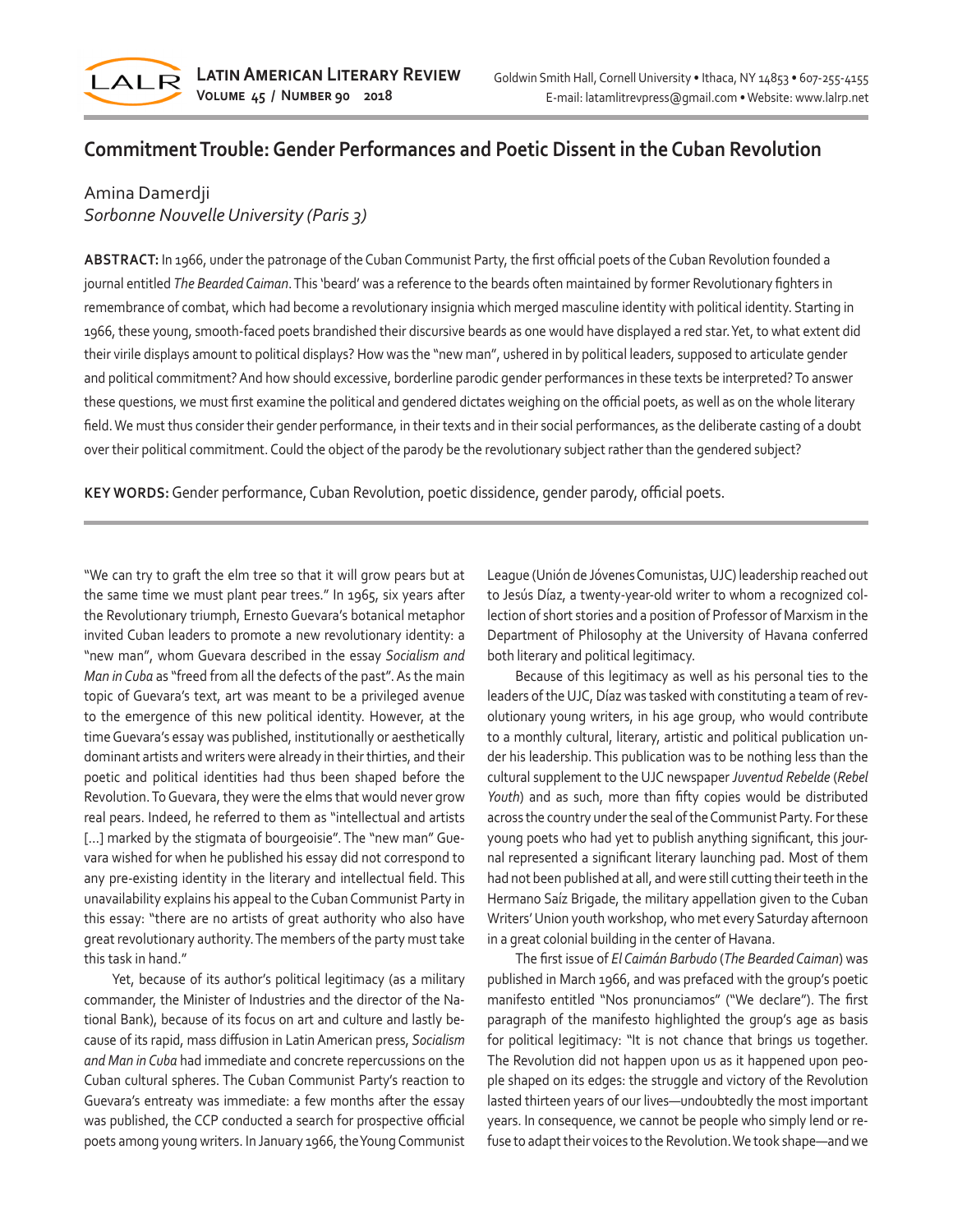continue to be shaped—alongside it and, without it, we could not state our Selves." (Caimán barbudo, 1966: 11).

Concordant with Guevara's text, their revolutionary commitment was naturalized by the performance of their young age, which establishes a continuity with the Revolution presented as independent from the poets' will—throughout the text, their commitment shifts from a political opinion to a political identity. In *Gender Trouble: Feminism and the Subversion of Identity* (1990), her study of social productions (especially discursive productions) of gender, Butler defines "performance" as the heart of the discursive processes by which social constructs are naturalized. One of the challenges of this research is the identification of a body of discursive devices in the constructs of gender identities and dominant political identities.

These young poets' commitment to the ideals of the Revolution—naturalized in their manifesto—clearly shows from the start, in the symbolic name of their publication, which Cuban readers would not have missed: the 'caiman' referred to the shape of the island and the 'beard' to those of the *guerilleros* returning from the Sierra after the victory of the Revolution, which most of them had kept as an emblem of battle. Beyond the nationalist and revolutionary political symbolism, the virility implied by this title, *The Bearded Caiman*, is striking: the aggressive crocodile's enormous jaw is emphasized by its beard, which constitutes a traditional representation of the masculine gender.

These official poets' insistence on virility was not simply coincidental to either their group's poetic identity or to the nature of the Revolution's new man. Indeed, the Bearded Caimans were all white, publicly heterosexual men. Here, 'publicly heterosexual' refers to their publicly displaying their heterosexuality as part of their literary identity, in writing or in social settings, and to their public lives as opposed to their private practices which, based on the interviews I conducted with the surviving half of the group, seemed less exclusively heterosexual. This identity chosen by the CCP-sanctioned poets to embody and promote Guevara's "new man" can thus be examined through the lenses of its social performance and of its sociological characteristics.

Excluding the idea that criteria of gender, race and sexuality were mechanically or explicitly applied at the time of the group's formation, or that their identity choice could have been influenced by political factors (such as network sociology or connivance), an important element of context must be understood. In 1965, when *Socialism and Man in Cuba* was published, there already existed a group of poets in their early twenties, established around the *El Puente*, an independent publisher. This group was made up of heterosexual and homosexual (some infamously so), white, mixed-race and black men and women who, remarkably, had already started a process of institutionalization. Indeed, in 1964, Nicolas Guillén, the most prominent man of letters in Cuba due to his poetic renown and his leadership of the National Union of Writers and Artists in Cuba, had granted the group his support and his help in distributing the poets' books. This endorsement by the main national literary institution, although not an offer of publication, gave these writers a literary legitimacy, in addition to the political legitimacy theoretically conferred by their young age, according to the Caimans' rhetoric of age as naturalization. However, in 1965, the Cuban state shut down *El Puente* and persecuted some of its members.

In light of the Caimans' ulterior sponsorship by the state, it is reasonable to enquire why El Puente's poets, who were young enough to become the new men, were set aside while another group was created from scratch just a few months later. How were the two groups' fundamentally different sociological make ups and relations to gender and sexuality compared and judged with regards to the creation of a new man?

Without archives allowing a clear insight into the internal debates of the Communist Party on the dissolution of El Puente and the later creation of the *Bearded Caiman*, the worldview which guided their decisions can be recreated through marking texts from Cuban political leaders, among which *Socialism and Man in Cuba*. Here, the term "worldview" must be understood as it was theorized by Lucien Goldman, as a transindividual construction, deriving from a group rather than from a single individual, whose subjects are relatively aware of (Goldman, 1970).

The first section will analyze the gendered dimension in this new revolutionary political identity called the "new man" and scrutinize the specific literary translation of a blend of political identity and virile identity, operating through the naturalization process. This first step in reflection will be followed by a discussion on the Bearded Caimans' appropriation and performance of this political identity in their productions of the 1960s, in a corpus of ten collections published between 1966 and 1970. The second section will focus on the Caimans' literary productions over the years 1971-1991, which are a meaningful period for the construction of the Cuban literary field and particularly for the history of *The Bearded Caiman*.

The year 1971 was the start date of the period known today as the "Gray Quinquennium", a phrase coined by literary critic Ambrosio Fornet to describe an era of severe censorship lasting until 1975 (or longer, according to some critics). In 1991, the dismantlement of the Soviet Union, Cuba's main political and economic ally, marked the start of the "Special Period", an economic crisis of unprecedented scale in the history of the Revolution. This change of economic and political conjecture deeply altered some writers' and intellectuals' stances, amongst whom two Bearded Caimans: Jesús Diaz, the founder of the *Bearded Caiman,* went into exile in Spain in 1991; Raúl Rivero, after a period of imprisonment in Cuba, was exiled to Madrid where he joined the ranks of anti-Castro activists. These altered political affiliations had a measurable impact on their productions, which became regulated differently than the rest of the Cuban literary field.

In the history of the Bearded Caimans, the year 1970-1971 marked the completion of a process of rupture with the regime. Several members were thus summoned in court, including Guillermo R. Rivera, the editor-in-chief, whose poem "The Poet and the Minister"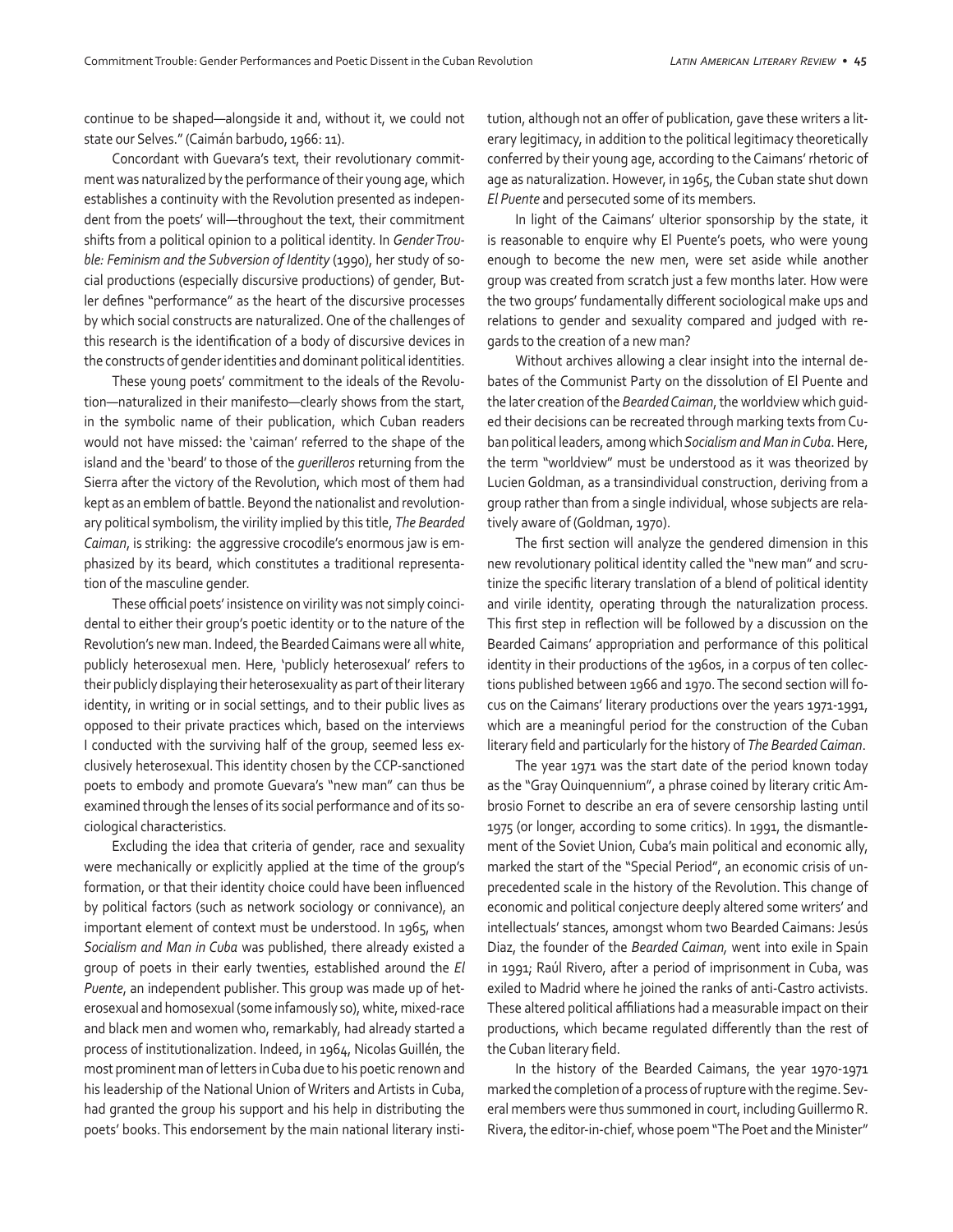was found too critical. But the group's ostracism had started earlier in 1967, when the CCP removed the journal from them after years of praise and placed it under the control of a more docile editorial board. What had happened? One answer stems from structural and historical factors: in the late 1960s, an increasing shutdown of the literary field could be observed, partly the nationalization of all the printing presses in 1967. Another answer, as important if not more so than the first, comes from the Bearded Caimans' actual literary and political position. Acting in their official capacity, they claimed taking a critical stance was necessary, which took the form of "scalpel criticism" in their journal. Critical adherence was still defensible in the 1960s as several Marxist traditions coexisted before the Soviet version of Marxist-Leninism dominated the Cuban political and cultural fields.

The Caimans' political stance, combining non-dogmatic commitment and non-dissident critique, found an original literary translation in their works. Their personal aesthetic is the subject of my ongoing doctoral thesis, in which I theorize it under the name "playful suspicion". This phrase best conveys the effect these texts produced on the reader: a doubt, more precisely a suspicion, which could not lead to an accusation of dissidence, nor completely disappear after repeated declarations of adherence. For example, when shots were fired from the Guantanamo base in spring 1966, killing a Cuban soldier, a series of poems served as the Caimans' response in the following *Bearded Caiman* issue 'Alerta'. Iván Gerardo Campanioni's provocatively-toned poem "What is Happening?" defied, provoked and insulted the Americans in manner so excessive as to make the reader doubt the reality and sincerity of the poetic subject's commitment. The discredit generated by hyperbole is precisely on of the devices of subversive parody defined by Judith Butler, which will be further developed.

Yet, the start of the Gray Quinquennium censorship in 1971 affected the Caimans too and this 'playful suspicion' aesthetic<sup>1</sup> started disappearing from their political poems: collections dated after 1971 featured many serious, sometimes solemn political poems (on Che Guevara, the Vietnam war, Cuban history, etc.) with no trace of their earlier ambiguity. Nevertheless, this playful suspicion did not vanish from their entire production. In fact, it was transferred to different types of poems, whose productions increased in their books and which staged erotic stories perceived through a male, heterosexual subjectivity. Their writing of suspicion had thus shifted from the realm of political representations to that of sexual and gendered representations.

Indeed, statistically, in the ten collections published by the group between 1966 and 1970, a quarter on average was allocated to political games, while erotic games represented only 10% of the total.2 However, between 1971 and 1991, there was a marked decrease in political games in the group's nineteen collections, down to 7% of the whole, while erotic games increased to 20% and in some cases half of these productions. This was the case for two of the group's most consecrated writers' productions, Victor Casaús'

*Loving without Papers* (*Amar sin papeles*) and Guillermo Rodríguez Rivera's *In the Very Flesh* (*En Carne propia*).

The shift from the political realm to the erotic realm can also be perceived in the evolution of the titles of the collections, those of Victor Casaús or Raúl Rivero which went from *Man's Role* to *A Heart to Give.* What was the meaning of this shift? Instead of simply abandoning the playful aesthetic in a period of strong censorship, why was it displaced and confined to erotic poems staging sexual and gender identities? Did these poems of the 1970's and 1980's retain a politically subversive dimension? Had questions of gender become sanctuary for ideological struggles in this period of political censorship? The second section will propose an answer to these questions by developing the hypothesis that it was the revolutionary political identity itself that was jeopardized by the parodic poems, beyond gender identities.

## **1. The 'New Man': a new identity blurring virility and revolutionary commitment**

The construction of this identity was first produced in *Socialism and Man in Cuba,* considered referential as a primary text and because of its reception. The capitalization of "Hombre" in the original title might suggest that Guevara's "New Man" extended to women. However, all forty instances of the word "man" in the text are in lower case and the word "woman" occurs only once, prompting a dismissal this first idea.

Moreover, this lexical disproportionality finds its counterpart in the linguistic representations of masculine and feminine genders: every political authority mentioned in the text is male, the activities praised for their revolutionary quality imply some physical strength (sugar cane workers, fighters, guerilleros) and women are erased from Guevara's succinct account of the Cuban Revolution in the beginning of the essay. In his speech, the attack on the Moncada Barracks which triggered the Revolution on July 26, 1953, are attributed to only "Fidel's men". Yet, two women, Melba Hernández and Haydée Santamaría, had been involved in these attacks and had later become famous in the political landscape. In this historical introduction to *Socialism and Man in Cuba*, a long section was dedicated to the guerilleros, described by Guevara as "heroic fighters" without whom the Revolution would not have succeeded, thus undermining the role and action of women. They were paramount to the victory, acting as clandestine nurses, information smugglers and fighters. Autonomous female fighters had gathered together in the womenonly Mariana Grajales battalion, whose creation in September 1959 had caused heated debates amongst Fidel Castro's men. Gender conflicts and women's specific role in this history were erased from the "New Man's" virile identity. Still, when Guevara's essay was published, women's inclusion in this identity was plausible, so long as they took part in activities requiring physical strength so that the so-called weaker sex build their strength.

Nevertheless, the only appearance of the word "woman" in the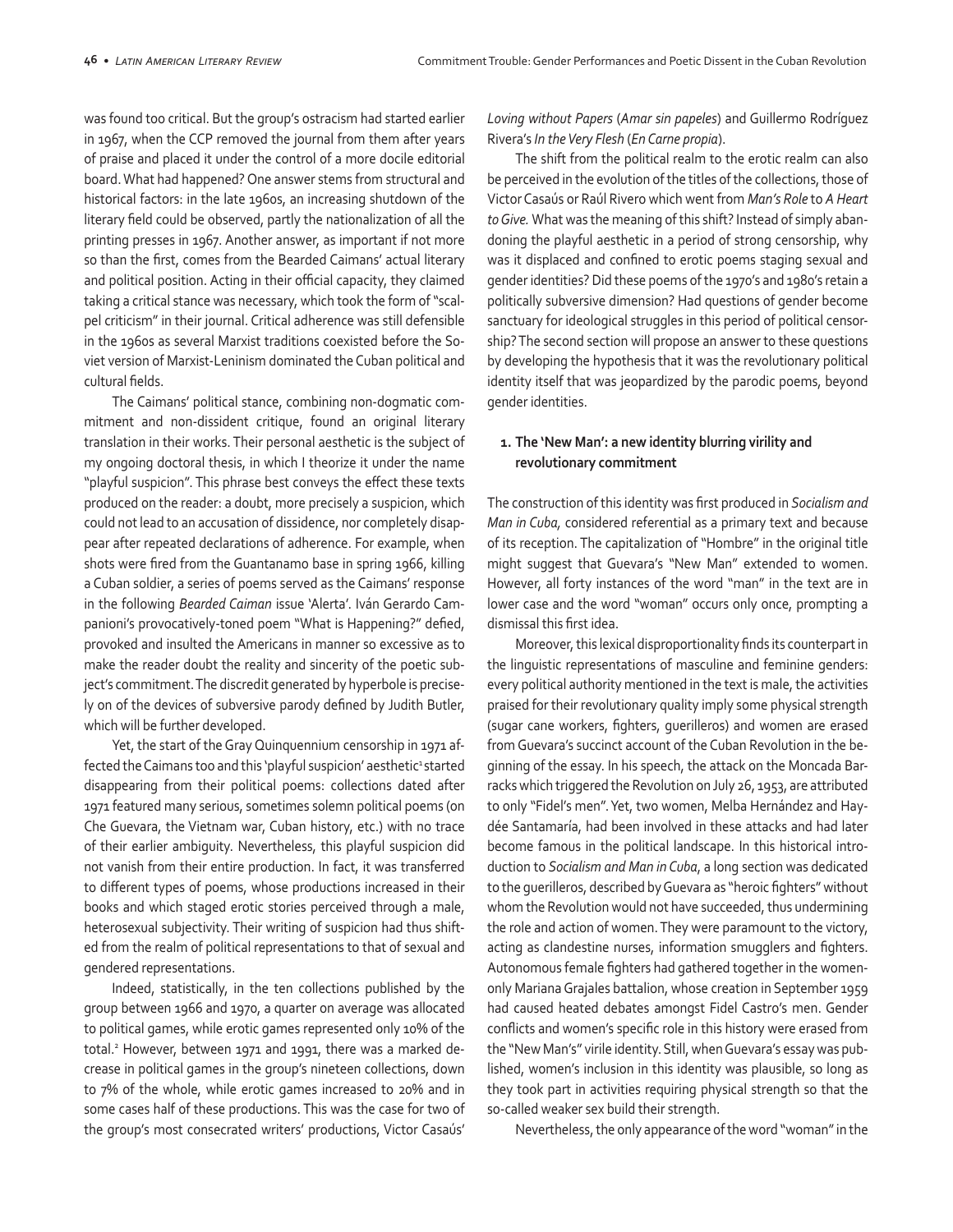text seems to imply their exclusion from this "New Man's" identity. After developing the idea of sacrifice as necessary to the progress of the Revolution, Guevara praised: "the leaders of the revolution have children who do not learn to call their father with their first faltering words; they have wives ("mujeres", women) who must take part in the general sacrificing of their lives to carry the Revolution to its destination". First, the possessive verb linking the man to his children and his women (plural) indicates an asymmetrical relationship between men and women. Second, this representation contributes to setting heterosexuality as the norm. Third, the plural form of the single occurrence of "women" can be contrasted to the word "man", which, conversely, is almost exclusively employed in the singular, as an idealized and homogeneous construct.

Amongst Guevarist moral dictates—political efficiency, acceptance of a profoundly weakened economy, electricity-saving campaigns—sacrifice was mostly imposed on women and especially on their sexuality. The press show many examples of this, as listed in Lillian Guerra's *Vision of Power*. For example, during the 1970 sugar cane harvest, as the whole country was mobilized to satisfy the soviet order, young women were asked to postpone their weddings so that they would be free to work in the fields. Popular feminine characters embodied this injunction to sacrifice their sexual life, like "Cusa", the ideal woman found in the cultural supplement to *Granma*, the Cuban Communist Party's daily newspaper (Guerra, 2012: 242). Drawings of Cusa thus depicted the "ideal woman's" daily life: greeting her children from school and helping them with their homework, then greeting her husband from work and serving him dinner, and once he has eaten his fill, refusing his sexual advances and instead going to the neighborhood Committee for the Defense of the Revolution to fulfill collaborative tasks.<sup>3</sup>

Dictates imposed on revolutionary men were founded on their relationship to women, and generally by opposition to them. These dictates could be very practical, even when they originated from the highest echelons of the state. In 1963, in a speech given on the anniversary of the Moncada Barracks attack, on the very day of the anniversary of the Revolution, Fidel Castro accused men of wearing skin-tight trousers "like Elvis Presley", calling them "effeminate anti-revolutionaries" (Castro, 1968). In interviews, the Bearded Caimans discussed how they were stalked by the Vice squad because of their tight pants and long hair. A poem in the collection *Permition to Speak* (*Permiso para hablar*), published in 1969 by the Caiman José Yanes, portrayed a policeman measuring the width of a man's trousers by dropping an orange down the waistband and retrieving it from the bottom of the trouser leg. Punishment for those who departed from these gender dictates were much harsher than this poetic anecdote. In 1965, the Health Minister declared that homosexuals (or "effeminates", an identity that conflated gender, sexuality and politics) were naturally vulnerable to imperialist propaganda. This led to the creation of the Military Units to Aid Production (Unidades Militares de Ayuda a la Producción): work camps where homosexuals were sent to be toughened up.

The Caimans' famous "game of gallantries" must thus be understood in this sociopolitical context. The Bearded Caimans livened up their evenings at the ice-cream shop Coppelia's, in the city center of Havana, where they staged playful collective performances of gender. Men competed to compose the best compliment to present to nearby women. These compliments were then judged based on their effectiveness on their recipients. This game—a genuine performance of masculinity and heterosexuality—possessed a dimension of legitimation at a time when the journal was regularly inspected to verify no homosexual authors were being published, as that was formally forbidden by the direction of the UJC.

Indeed, gender dictates were reflected in the literary field as well as the political field. All key positions in the literary world were held by men: they controlled every institution and national publisher, as well as the three biggest literary journals in the country. In the political field, the Central Party Committee comprised only 6% of women and the National Committee of the Union of Communist Youth only one of the 27 seats.

The political and literary consistency had repercussions from an aesthetic point of view: the idea of the "New Man" found its counterpart in a "common man" constructed as the privileged poetic subject and recipient, as in the title of Domingo Alfonso's successful collection *Poems of the Common Man* (*Poemas del hombre común*): several poems centered around a fighter or a worker as the central poetic subject or object. However, this interpretation of the "New Man" by the poets of the 1950's– the Caimans' predecessors' who had been the object of Guevara's criticism—interpretation was largely imperfect. In *Socialism and Man in Cuba*, Guevara valued the New Man's exceptional, avant-gardist qualities, rather than his ordinariness.

Did the young, official poets of the *Bearded Caiman* give a literary embodiment to this Revolutionary virile identity? Did their poems participate in its construction and in its political naturalization? A key corpus of their 1960's production characterized by a common connection with the theme of childhood provides an answer to these questions. This corpus is where the genesis of the Revolutionary subject, as performed in the Caimans' poetry, was developed in its most definitive form. Two poems drawn from Luis Rogelio Nogueras', the most celebrated Caiman's, collection *Carrot Top (Cabeza de Zanahoria)* are most compelling here, the first of section of the collection being exclusively devoted to childhood. This collection, published in 1967, received the first ever David Award, an award given to young writers by the National Union of Writers and Artists of Cuba. The first poem, entitled "Poem" ("Poema"), superimposes a child's slumber and dreams with the landing of the ship El Granma, which Fidel Castro and his 81 guerilleros boarded from Mexico to Cuba in 1956. The first two quatrains recount the child's brutal, troubling awakening and his return to a dreamy sleep. The final tercet recounts the Granma's landing and by metonymy Fidel Castro's arrival.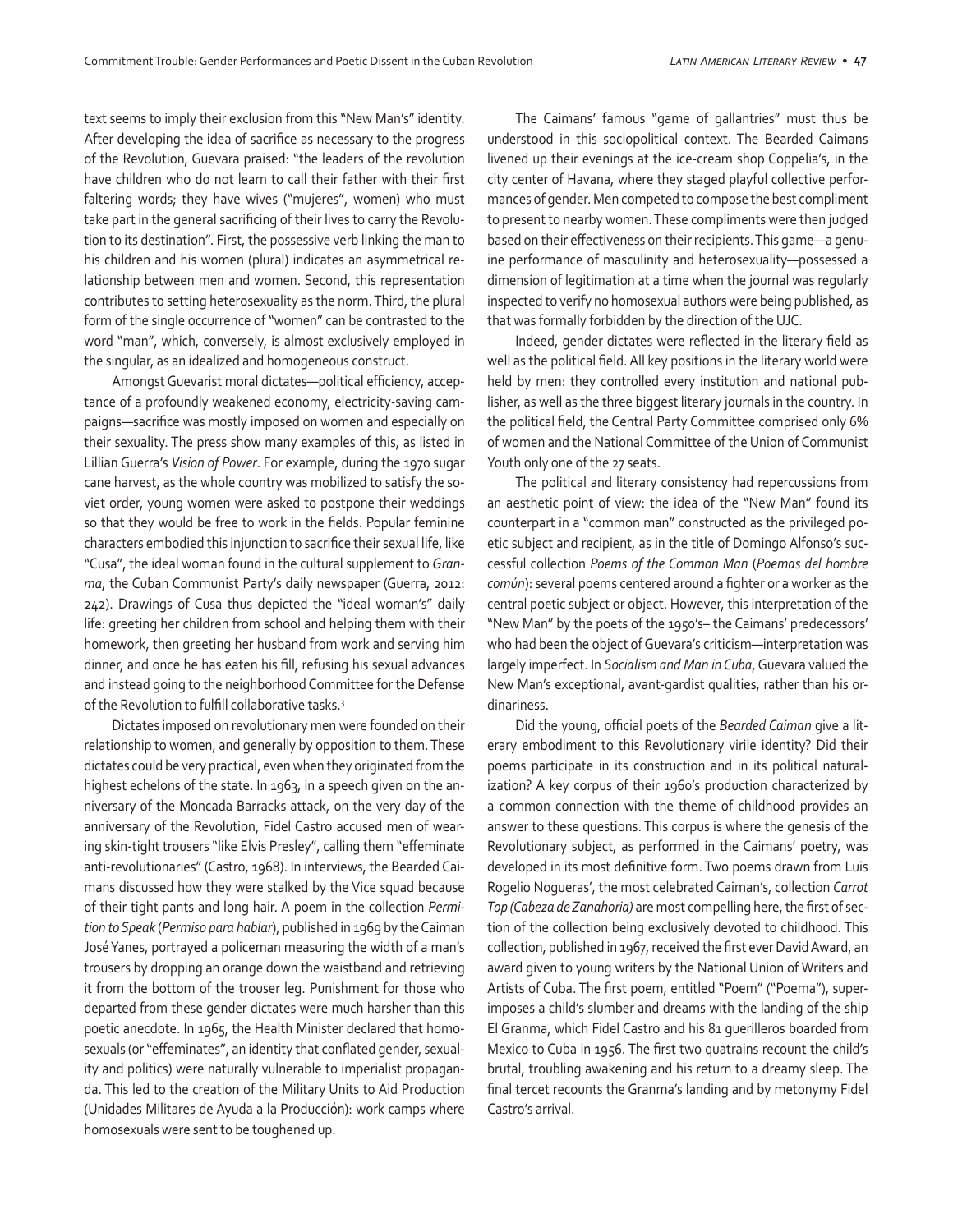#### *POEMA*

*Me despertaron aquella mañana a las seis. Había ruido, gritos, fui cerrando de nuevo los ojos hasta quedarme profundamente dormido.* 

*Soñé que dios bajaba caramelos hasta moradas de los árboles del parque, que tenía un camioncito nuevo.* 

*En el golfo, el "Granma" avanzaba rajando la niebla.* 

These eleven lines show elements of naturalization of the author's political commitment. The major axis of the poem is the almost magical chronological concurrence of the child's dreams, which transform Fidel Castro into a god who provides him with gifts and candy.

The second poem, called "A life on Línea" ("Viviendo en línea") (Nogueras, 1967: 29), is emblematic of the other texts of this childhood-themed section. Linea is one of the main roads of Havana, which halves the district of Vedado in two. Without excessive interpretation, the rectilinear parallels between the title and the worldview in which the poem participated is amusing.

*Marta y yo en las puertas mismas de la infancia intercambiamos bicicletas, besos clandestinos en los parques, abrazos en los rincones más oscuros.*

*Marta, secreto de los pájaros, dulce sabor del helado, y yo, llenamos la casa de sonrisas y suspiros, aquella tarde en que la abuela estuvo tan enferma.*

While childhood was the time for the oneiric absorption of the revolutionary struggle in "poem", here it is the opportunity for the first heterosexual practices. They meaningfully take place "at the gates of childhood" and they are both a natural impulsion linked to childhood and a rite of passage from childhood into adulthood. While the male poetic subject is still entangled in childhood, Marta grapples with the animal world; in the sixth line, the apposition "Marta, secret of the doves" reveals that she knows its secrets. Incidentally, she is the only figure to be characterized, whereas the poetic subject stands on his own as when he occupies an entire line with "and I", after two lines qualifying Marta, particularly with the taste of ice cream. To echo the title of the introduction to the French *Encyclopédie critique du genre*, the young girl is the sole bearer of flesh in the erotic social rapport.<sup>4</sup> The young girl as well as the grandmother are characterized by the word "sick" in the end of the poem, which implies the degeneration of their flesh.

These two poems, drawn from a collection consecrated by the institutions and emblematic of the official poetry of the 1960's, showed the poetic manufacture and naturalization—markedly through the theme of childhood—of a masculine, virile and heterosexual revolutionary identity. What would become of the political and gendered identity they produced in their texts once they ceased to be official poems and became subjected to censorship?

## **2. Poetically troubling gender: the authors disrupting the dominant political identity**

The nineteen collections published between 1971 and 1991 showed a resurgence of poems staging the poetic subject's heterosexual masculinity in strongly stereotypically and asymmetrically gendered relationships. This type of poems makes up between a fourth to a half of Nogueras', Raúl Rivero's, Guillermo R. Rivera's and Victor Casaús' works.

These collections from the period after 1971 display a new type of composition: binary structures. One autonomous section contains serious political poems on figures of the revolutionary pantheon or on glorious episodes of its history, and another section contains erotic poems on gender relationships. This division, however, does not always set the two elements on the same level. In the erotic poems, the tone is more mundane, almost familiar; the lines decrease in length compared to the political poems, down to fewer than seven syllables, which is typically an attribute of minor art in classical Spanish metric.

These two sections are united by transitionary poems, such as the fittingly titled "Minor Art" in Nogueras' *Fifteen Thousand Lives of the Walker* (*Las Quince Mil vidas del caminante*), which portrays a combatant returned to his home and finding a few moments of rest under "the most minor revolt of these lines" where the "great mass movements of history" cannot be seen (Nogueras, 1977: 85). The structure, metric and poetic mise-en-scène place the poem at the bottom of the poetic hierarchy and thus encourage the reader not to pay too close attention.

In a context of strong censorship, this minimizing strategy might be exactly why these poems must be examined more closely. After the Caimans' writing had constructed a gendered political identity, this sudden division between the erotic and the political must be questioned—all the more so as their playfulness withdrew into the former. Did this thematic division lead to a genuine insulation of these topics? Did the parodic processes found in the erotic poems influence the interpretation of the political poems? Answers to these new discursive strategies, which appear in the Caimans' 1970's texts may be found first in a corpus of poems which ques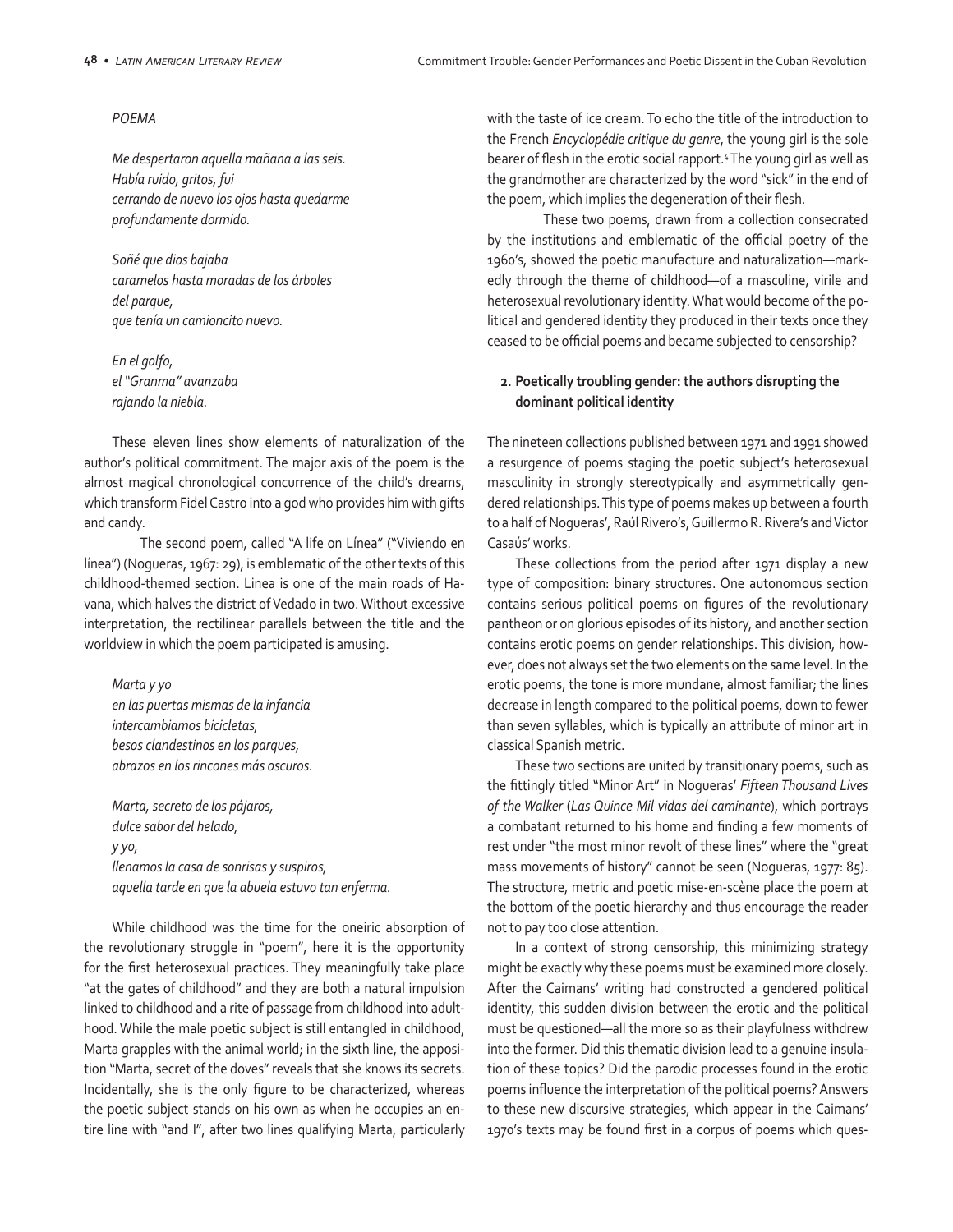tion representations of the male gender (particularly through the use of hyperbolic processes) and in a second part, in a corpus which undermines the legitimacy of representations of the female gender, which are denounced as a dishonest literary construct.

These two strategies, hyperbolic ostentation and denunciation of an idealized construct, share parodic devices such as those overviewed by Judith Butler in "From Parody to Politics", the conclusion to *Gender Trouble*. Butler underlined the potential for political action found in parodic gender performances: "There is a subversive laughter in the pastiche-effect of parodic practices in which the original, the authentic, and the real are themselves constituted as effects." (Butler, 1990: 186). The political repercussions of these parodic poetic performances must thus be measure in the chosen corpi.

Butler's thought process is permeated with linguistics: the term 'parody' itself comes from the literary lexicon. But Butler's definition of 'parody' must not be imposed on these Cuban poets' writings. The literary term parody originates from the Greek *parodia* meaning a farcical imitation of a poetic song and is usually defined in literature as a text ridiculing another well-known ur-text. This connection to a preexisting model which is copied and transformed defines the parody in literature and thus in Butler's definition. However, while Butler recognizes the subversive power of parody through laughter, she does not formulate the necessity for the source model to be ridiculed. In *Palimpsests: Literature in the Second Degree*, Gérard Genette creates a relevant differentiation between "parody", which does not degrade the model but transforms it with humor, and "travesty" which does degrade the model. These two devices seem able to coexist within Butler's broader definition of the parody. They are dispersed through the Caimans' texts, in the representations of the male gender that are so excessive as to seem like 'poor copies' and the representations of the female gender which are subjected to Genette's "travesty", appearing as the degraded version of the traditional idealized feminine representations. Metonymically, the parodic male is associated with a virile political identity, which gives this parody a subversive dimension. The female travesty similarly contains a subversive dimension in light of another gendered and political confusion created, in the same corpus, by the allegorical depiction of the Revolution as a female lover. Through the association with degraded feminine representations, is the Revolution as a whole travestied?

These poems repeatedly<sup>5</sup> feature a relationship between a consistently male, heterosexual poetic subject and a woman who he abuses, giving her specious pretexts to gain her favors, deceiving her or her relatives with regards to his intentions. These often light and humorous texts transform a romantic, poetic love story into an amused parody. Nogueras is undoubtedly the biggest producer of this type of texts, with the peculiarity of often adding a meta-poetic dimension wherein the poetic subject is also an image of the poet writing his book. Two of Nogueras' poems seem to best represent these parodic textual practices. The first is called "Poetic Matter" ("Materia de poesía"), from the collection *Imitation of Life* (*Imitación*  *de la vida*), where the theme of copy appears as early as the title. This collection was published in 1981 and was rewarded by La Casa de las Américas which brought the collection on the international stage. The second poem is called "Workshop" ("Taller"), from the collection *Words Come Back* (*Las Palabras vuelven*) published posthumously in Cuba in 1994 (Nogueras, 2005: 331).

#### *MATERIA DE POESÍA*

*Qué importan los versos que escribiré después ahora cierra los ojos y bésame carne de madrigal deja que palpe el relámpago de tus piernas para cuando tenga que evocarlas en el papel cruza entera por mi garganta entrégame tus gritos voraces tus sueños carniceros* 

*Qué importan los versos donde fluirás intacta cuando partas ahora dame la húmeda certeza de que estamos vivos ahora posa intensamente desnuda para el madrigal donde sin falta florecerás mañana* 

#### *TALLER*

*¿Qué es poesía? Álzate la falda, separa los muslos (¡más!) cierra los ojos ya llego .......... Esto...es... ¿oh ?...¡oh! es...toooohhhh ............. ¿Viste? Pero no se le vayas a decir a tus padres ni a tus hermanos difícilmente creerían niña que se trata de un asunto literario.* 

These two poems contain similar structures: with a series of imperatives, the poetic subject gives sexual commands to a woman apparently young enough to be called "little one" in "Workshop" and falsely, coarsely expresses that he is driven by a literary purpose. These poems parody Petrarchan masculinity which shows a disin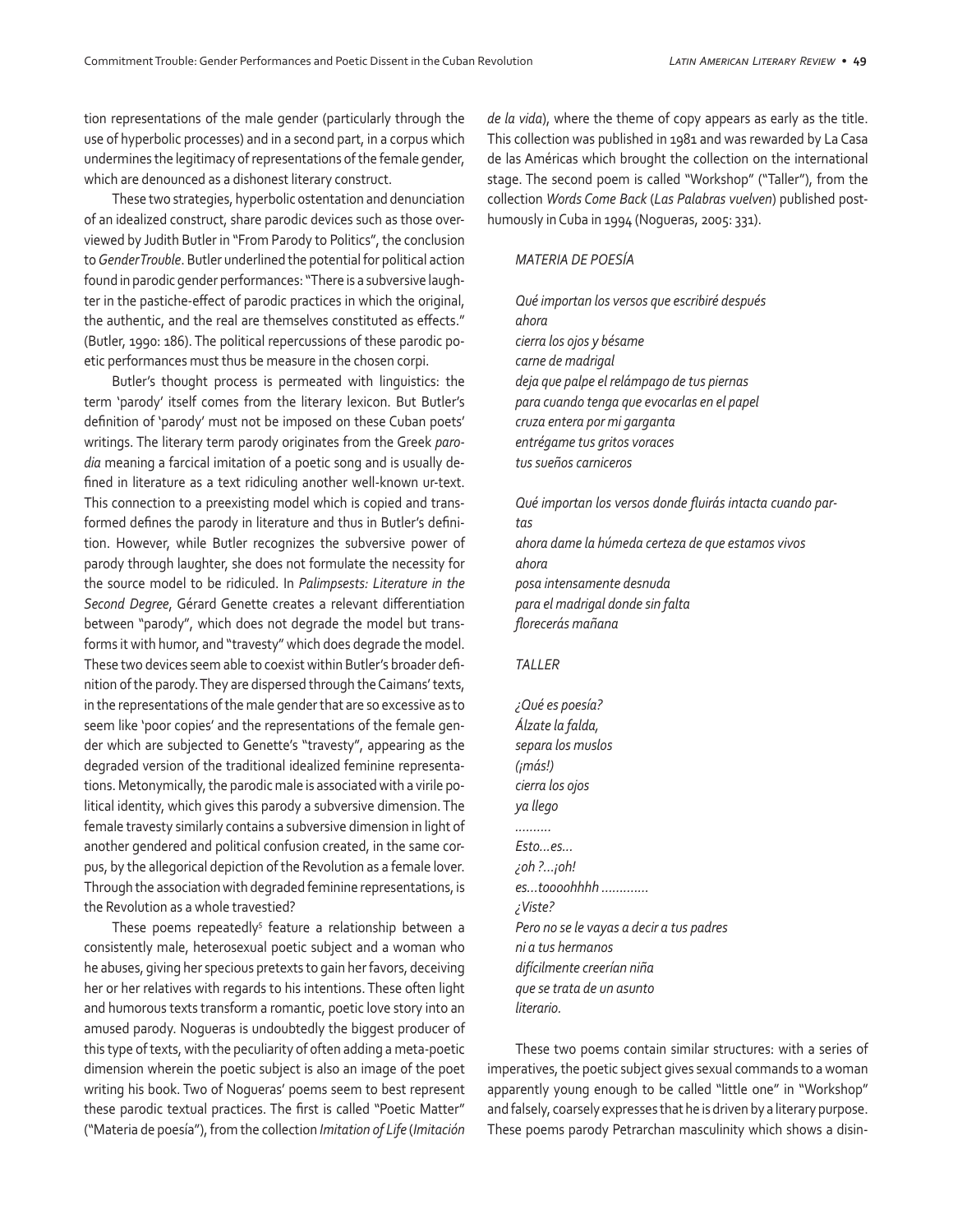terest in the female body before elevating it to an ideal. However, the detachment from material, sexual pleasure is a element of both Petrarchan masculinity and Guevarist morals. The film *Soy Cuba*, for example, commissioned to soviet director Mikhail Kalatazov, was ostensibly censored because of its overly sexual representations. In the revolutionary morals appearing in the 1960's, sexual liberalism were associated with Batista's dictatorship, during which Americans would buy the bodies of young Cuban men and women.

Conversely, Nogueras' two poems assume that physical pleasure is the origin of the poetic text, in which pleasure is staged as the effect of man's domination on woman. The man gives orders, physically positions the woman's body, judges what is and is not important (as shown by the anaphor "no matter" in "Poetic Matter", he chooses what intellectual questionings to have and how to answer them ("what is poetry?"), he is the sole speaker, as the two texts are monologues, and *in fine*, he is the sole originator of the account of this adventure. In the context of the first Latin American country to have legalized abortion (in 1965), , this mise-en-scène of a dominant heterosexual masculinity obsessed with physical pleasure to the point of foregoing his poetic duty might have appeared excessive and therefore ironic to a reader used to political speeches on gender equality (despite previous asymmetries in this discourse). This hyperbolic, caricatured poetic identity—which invades the whole sphere of the poem from gendered rapports to poetic rapports—pushes the reader to infer a hidden meaning. One of the comical devices of these poems is indeed doublespeak: the poetic subject addresses the parents and the woman. The reader is made complicit in this doublespeak and is thus shown the poetic subject as a usurper.

If the reader-narrator contract is undermined, can the reader still take the political poems found a few pages later at face value? For example, "Poetic Matter" follows a political adherence text entitled "Epoch". This poem announces the great anti-imperialist victories of the twentieth century and concludes triumphantly with the words "*Men, you are free, your wolves are dead*" (Nogueras, 1981: 150). But did reading "Poetic Matter" not push the reader to ask themselves *a posteriori* if this triumphant proclamation of freedom was similarly excessive and thus as illusory as this dominant virility? Exaggeration would here be sign of the artificial character of the poetic identity. Judith Butler catalogues this parodic device in the conclusion to *Gender Trouble*: "those hyperbolic exhibitions of "the natural" that, in their very exaggeration, reveal its fundamentally phantasmatic status" (Butler, 1990: 187). In this sense, the discursive beard, as a political and virile symbol, reveals itself to be a postiche beard in the Caimans' poetry of the 1970's.

The second aspect of gender parodies which are most closely related to travesty, as defined by Genette as parodies degrading the original model are the female representations found in the Bearded Caimans' 1970's and 1980's productions. An analysis of the construction of the female personification of the Revolution as the counterpart to the virile revolutionary identity is required to understand the political incidence of the feminine travesty. The conflation of the Revolution with a woman as objects of the poet's love was recurrent in the collections of the second period, even in minor Caimans' works.

Félix Contreras, in a 1969 collection titled *Some Time* (*El Fulano tiempo*), wrote an incendiary poem which fills out the entire page: "Woman, / you are not communism / but you look like it" (Contreras, 1969: 35). The comparison is brought further in Victor Casaús' poem "Contradictions", in his 1977 collection *Loving without Papers (Amar sin papeles)*, where the loved woman "burns like the night before a cataclysm and a revolution" (Casaús, 1977: 78). Nogueras' poem "like" examines the possible comparisons to describe the eyes of a female lover and finds the Revolution to be one of the few possibilities. Finally, in Raúl Rivero's work, the Revolution takes on an allegorical human form, specifically Rosa la Bayamesa's who was a heroin of the Independence War, showing her harvesting sugar cane surrounded by Lenin and other great revolutionary male figures. In these poems, the woman represented is generally distinguishable from the abused young women of the first corpus. The poetic assimilation to the Revolution in these later poems constructs a feminine ideal which embodies the greatest political idea.

However, simultaneously, other poems undermine this idealization. In many texts, the woman appears as a perpetual source of disappointment and bitterness for the male poetic subject, who feels deceived by a false representation. This feature is particularly recurrent in Guillermo R. Rivera's poems. In his 1983 collection *In the Very Flesh* (*En carne propia*), two poems focus on Beatrice, the feminine ideal object of love sung about in Dante Alighieri's *New Life.* In a poem significantly titled "New Life" ("Vida nueva"), the poetic subject calls out to Dante by his last name "Alighieri", demonstrating a masculine and poetic complicity, and asks him to cease "jerking him around"; the poetic subject then assures Dante he forgives him for everything apart for what he calls "the Beatrice affair". In "Private Beatrice" ("Beatriz privada"), the final poem of the collection *In the Very Flesh*, he stages the sorry effects of this literary deceit (Rivera, 1983: 49):

#### *BEATRIZ PRIVADA*

*¿Dónde está la mujer que yo buscaba, aquella, de los primeros simples versos de la infancia, o de los otros, turbulentos, los versos de los veinte años, cuando pensaba que todo lo sabía y lo creaba?* 

*He buscado en la sombra, en mis zapatos, en el mar, en la noche y en la sangre. He buscado ese nombre con minuciosidad de sastre, con el alma precisa de un notario.*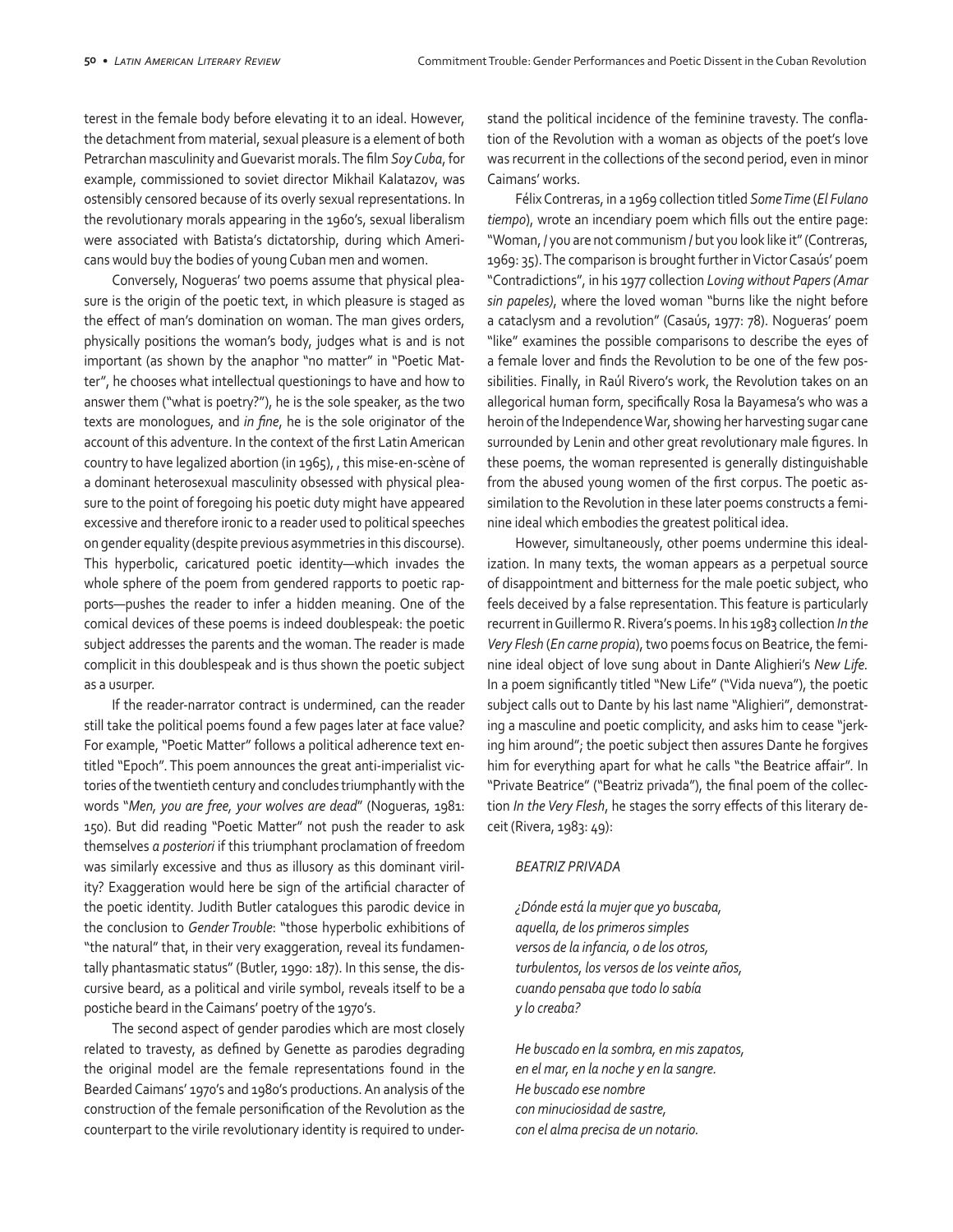*Y ahora, después de tanto amor sin encontrarla, pienso que todas han sido esa mujer. Cada una de ella dejó lo que podía para mi sobrehumana mujer inalcanzable. Gracias, buenas muchachas. Sólo que yo no estoy conforme, sólo que yo no he terminado: espero con cada nuevo día ese momento, el momento en que surge otra vez, en que vuelvo a engañarme; el momento en que creo que aparece temblando, entre el sol de la tarde. El momento de volver a escribir: Comienza la vida nueva* 

In 1983, Guillermo R. Rivera had been the subject of censorship for seven years, and his poetry specifically for thirteen years—beneath this romantic bitterness, how can we not see a disappointment of another order? As in some texts this ideal woman is explicitly blurred with the Revolution, these processes of des-idealization can be interpreted beyond the scope of gender. Indeed, these artificial constructs may not be limited to literature.

Guillermo R. Rivera is not the sole Caiman to undertake this process of deconstructing the idealized feminine character. In Nogueras' poem "Ulysses" ("Ulises"), in the *Fifteen Thousand Lives of the Walker* (*Las Quince mil vidas del caminante*) published in 1977, a woman disobeys the gender dictates while the masculine subject appears as the 'good student' in this Homeric school of the literary genre:

### *ULISES*

*Todo estaba en regla: me ausenté los años necesarios; afronté cíclopes y cantos de sirena; regresé y me reconoció el viejo*

*y fiel perro. Pero tú, oh ingrata, tú que no has leído a Homero, ni una puntada diste siquiera sobre el tapiz; y ahora te encuentro, cargada de hijos (medios hermanos de mi Telémaco) llorando porque acaba de dejarte el primer pretendiente que llegó a tu puerta no bien hube partido hacia Troya.* 

The woman depicted as unfaithful and as inadequate reader abandoned by her lovers appears as a degraded form of Homer's Penelope, who, here, breaks the promise of *Odysseus*. This parodic deconstruction of the norms ruling 'feminine' identity denounces this identity as an idealized and deceitful figure. From a certain point of view, this anti-idealist vein is coherent with Marxist materialist philosophy. However the degrading irony suggests a critique beyond a strictly Homeric sphere. Nogueras' Penelope and Guillermo R. Rivera's Beatrice appear as two travesties of the personified Revolution.

In 1960's Cuba, a new revolutionary identity was promoted: the virile bearded man, an image which naturally excluded women. Through official speech, written propaganda and harsh punishments, such as the Military Camp for homosexuals, the early Revolution created a new political dictate based on an older gender dictate possibly derived from the colonial model of the conquistador. Later on, in the 1970's, after being censored, the poets of the *Bearded Caimans* parodied this gender identity in their poems. Circuitously, they thus managed to criticize the political identity associated with this gender identity. To reflect further, it may be interesting to consider the impact of the Spanish colonization and of American neo-colonialism on these revolutionary gender constructions. Indeed, to end on a Judith Butler quote, this proposed theorization of post-revolutionary Cuban poetic discourses should not contribute to construct a "'Third World' or even an 'Orient' in which gender oppression is subtly explained as symptomatic of an essential, non-Western barbarism." (Butler, 1990: 6).

#### **NOTES**

<sup>1</sup> I theorize this aesthetical notion in my doctoral dissertation as a literary device that creates and maintains doubt as to the Caimans' political commitment.

<sup>2</sup> The poems published in the review should be added to this numberthese were usually allotted to political games.

<sup>3</sup> Lillian Guerra analyzed Cuban policy towards women through similar

examples. She founds it is not a true equality policy, but a policy granting women a central place in the construction of equality between men and homogenization of masculinities.

<sup>4</sup>The introduction is entitled: "The flesh of social rapports".

<sup>5</sup>For Butler, repetition possesses a constructive role in the definition of gender identities.